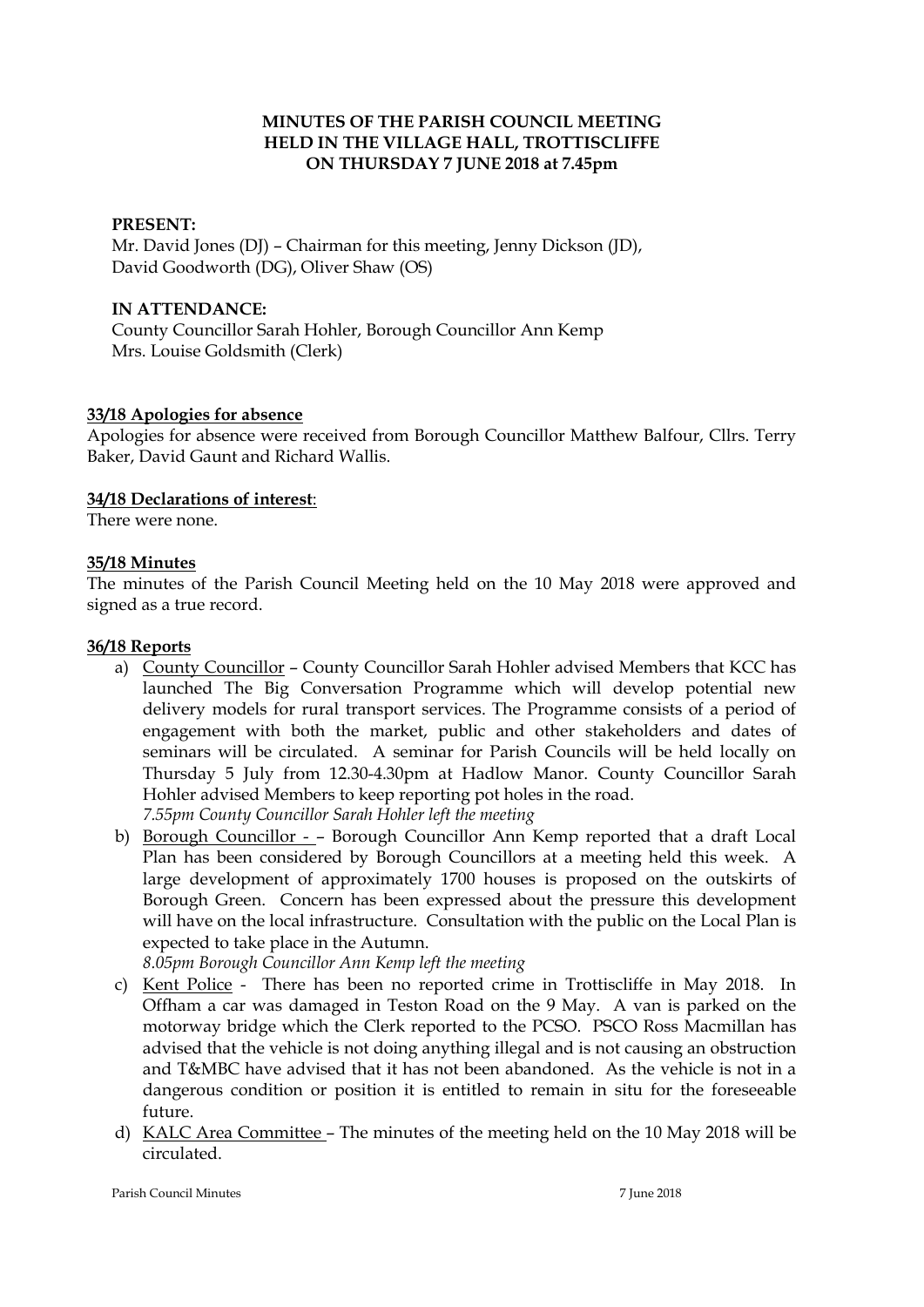- e) JPCTCG DGG attended the meeting held on the 21 May 2018 and will circulate a report.
- f) Parish Partnership Panel There has been no meeting. The next meeting will be held on the 14 June 2018. JD will attend.
- g) Trosley Liaison Group There has been no meeting.
- h) Village Hall Committee TB has agreed to be the Parish Council representative on the Village Hall Committee but was unable to attend the meeting held on the 4 June 2018.
- i) Tree Warden JD reported that the tree walk held on the 12 May 2018 was well attended despite the rain and was very interesting. A suggestion to include a discussion on birds in the next tree walk may be possible.

## **37/18 Matters arising**

- a) Parish Plan/Emergency Plan The Emergency Plan will be published on the website. The Clerk will ensure that the relevant Officers at T&MBC receive a copy.
- b) T&MBC Call for Sites/Development of the Local Plan See item 36/18 (b).
- c) Progress with a Community Bid for The Plough Inn The Clerk has reported to enforcement at T&MBC that the owner's daughter appears to be living at the pub. The Trosley Heritage Group are frustrated as unable to make any progress since the owner rejected a bid of £360,000.00 for The Plough Inn and remain concerned that momentum in the village for the project will dwindle if an agreement cannot be reached soon.
- d) Parish Council Website The Clerk has been in regular contact with the website designer suggesting and providing information for improvements. The website domain needs to be applied for and hopefully the new website will be live in the next couple of weeks.
- e) General Data Protection Regulation The Clerk has appointed Satswana for an external Data Protection Officer service at a cost of £150.00 per annum. The Clerk has also prepared and published a Privacy Statement and is in the process of collecting consent forms from all Councillors and members of the public who are in regular contact with the Parish Council. A safe has also been purchased and the Clerk will place a copy of all the passwords and keys held in the safe. A shredder has also been purchased. The Clerk has also registered the Parish Council with the ICO at an annual fee of £40.00.
- f) New Model Standing Orders –The Clerk has circulated a draft copy of the new model standing orders which incorporate the requirements of new legislation that has been introduced since the current model standing orders were published in 2013. Members **resolved** to adopt this version of the Model Standing Orders.
- g) KALC Community Awards Presentation JD confirmed that Trevor Ledamun's wife can attend a presentation ceremony on the 5 July 2018. Members agreed that the presentation should be held separately to the Parish Council meeting and should start at 7pm in the main village hall. The Clerk confirmed that the village hall has been booked. The Clerk will organise some drinks and nibbles and will ensure this event is publicised on the website, noticeboards and in The Pilgrims.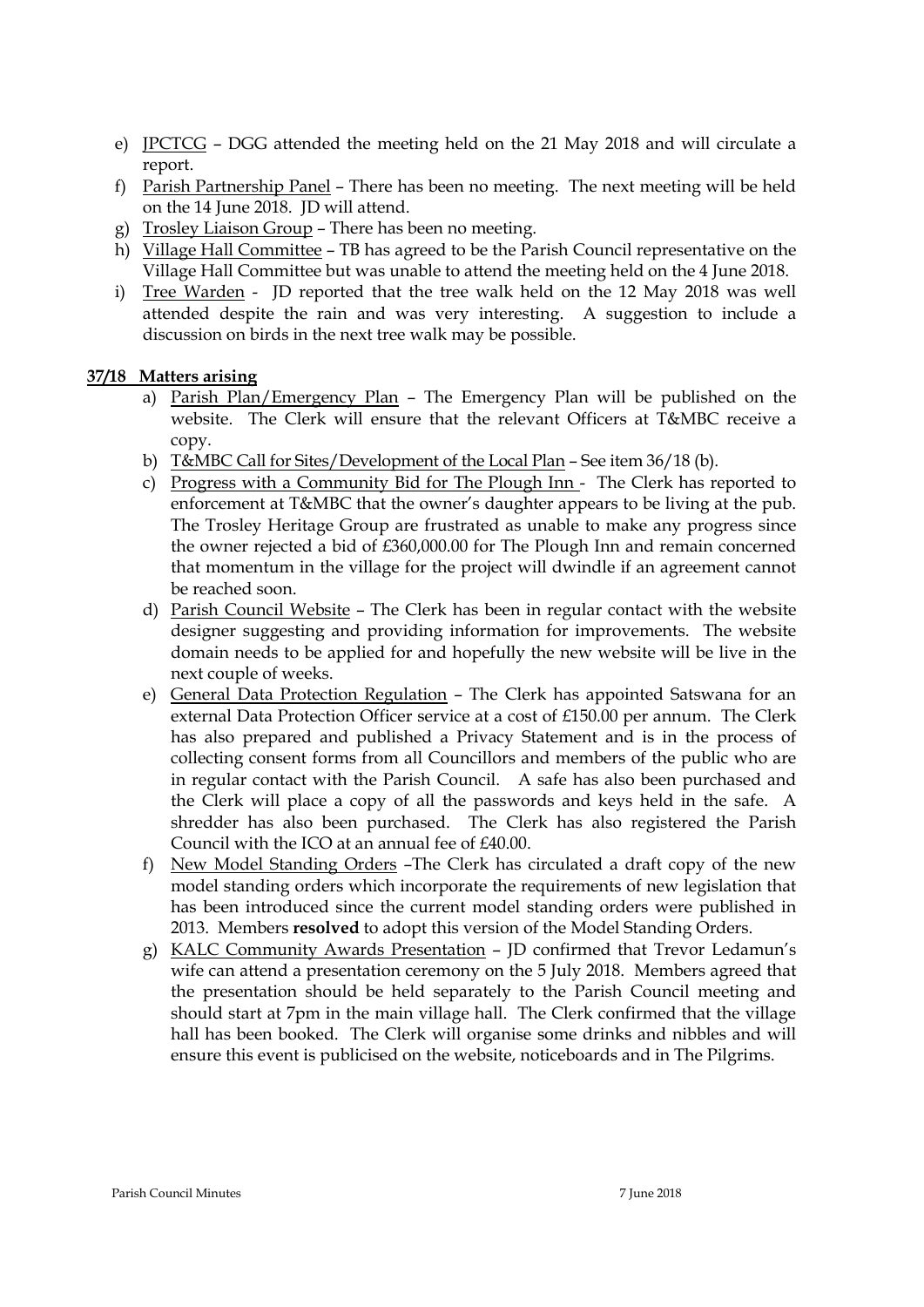### **38/18 Finance & Policies**

| Statemen <u>t of payments to be made and income received</u> |   |            |  |  |
|--------------------------------------------------------------|---|------------|--|--|
| <b>National Savings Account:</b>                             |   | £1,692.64  |  |  |
| Nat West TPC TCC Account:                                    |   | £25,342.67 |  |  |
| Nat West TPC Reserve Account:                                |   | £22,838.09 |  |  |
| Nat West TPC Current Account                                 |   | £ 610.73   |  |  |
| Less cheque 000166                                           | £ | 50.00      |  |  |
| Less cheque 000185                                           | £ | 333.00     |  |  |
|                                                              |   | 227.73     |  |  |

**Receipts:** Allotment Rents: £125.00

### **Cheques for signature TPC Current Account:**

| Supplier                        | Description                  | Cheque | Amount     |
|---------------------------------|------------------------------|--------|------------|
|                                 |                              | Number |            |
| Mrs L S Goldsmith               | (Salary 5 weeks)             |        |            |
|                                 | $(10/05/18 - 07/06/18)$      | 000189 | £ 281.93   |
| Mrs L S Goldsmith               | (Clerks Expenses)            | 000190 | £ 82.88    |
| Four Seasons Gardens Ltd.       | (Grounds maintenance)        | 000191 | £ $686.20$ |
| KALC                            | (Subscription)               | 000192 | £ 262.01   |
| Mrs L S Goldsmith               | (50% of annual subscription) | 000193 | £ $34.99$  |
| Viking                          | (Shredder)                   | 000194 | £83.83     |
| <b>Information Commissioner</b> | (ICO registration)           | 000195 | £ 40.00    |
| Satswana Limited                | (DPO services)               | 000196 | £180.00    |
| <b>Total</b>                    |                              |        | £1,651.84  |

#### **Transfer from TPC Reserve Account to TPC Current Account: £1,600.00**

### **Cheques for signature TPC TCC Account:** There are none

a) Cheques for signature: The Chairman proposed that the cheques listed above and be signed. Agreed

#### **39/18 Members of public:**

There were no members of public.

### **40/18 Planning**

a) Applications:

1] TM/18/00488/FL – The Lillies, Taylors Lane, Trottiscliffe, ME19 5ES

Demolition of existing dwelling. Construction of new replacement dwelling and widen existing access and create new driveway/parking area. *Resolved: Following a review of the revised drawings to have no objections.*

2] TM/18/00537/FL – The Lillies, Taylors Lane, Trottiscliffe, ME19 5ES

Demolition of existing garage and construction of new garage. *Resolved: Following a review of the revised drawings to have no objections.*

b) Decisions from T&MBC: 1] TM/18/00626/FL – Streets End, Ford Lane, Trottiscliffe, ME19 5ES Detached two storey four bedroom house. *Application withdrawn*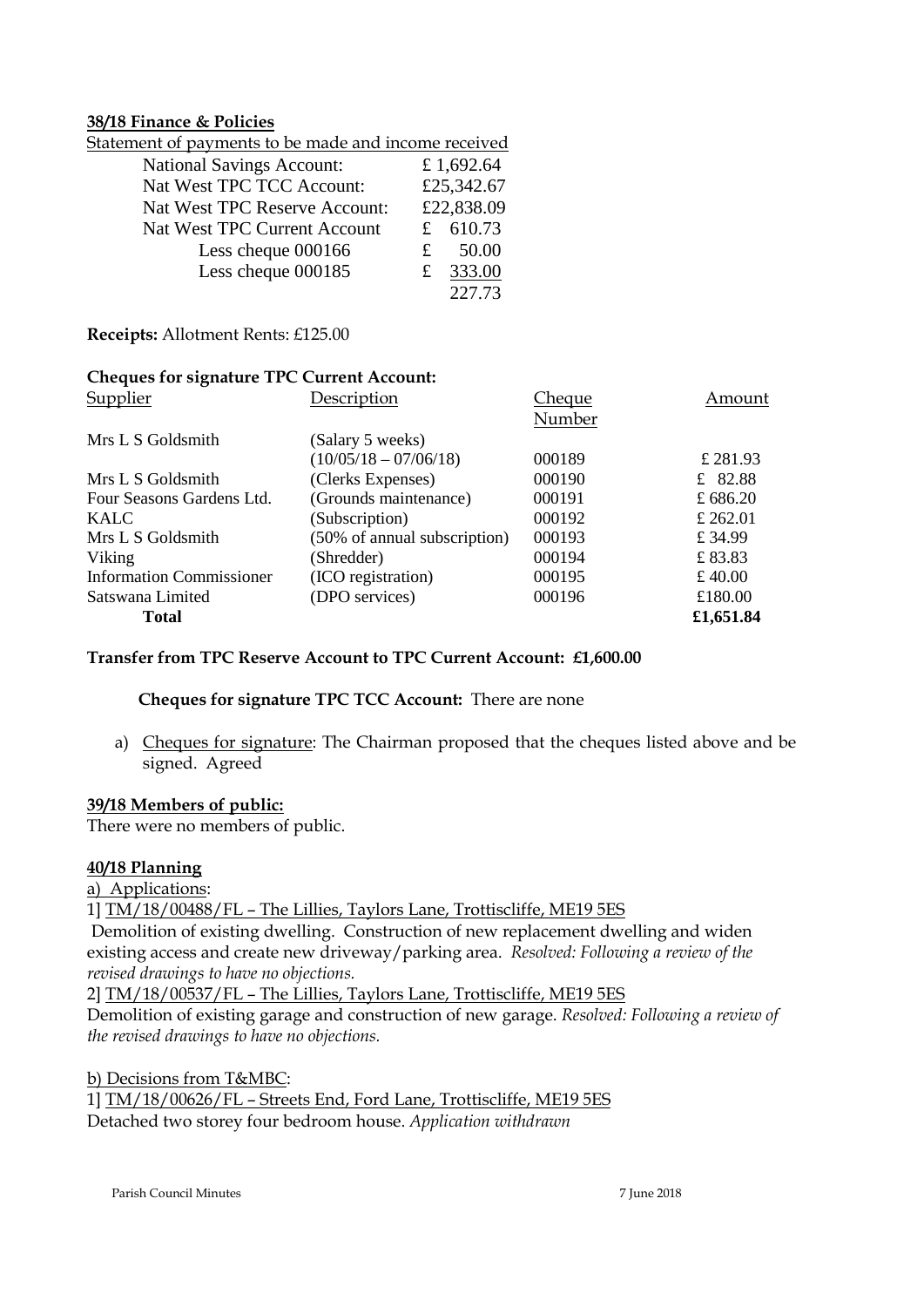c) Other planning matters

1] Whitaker Cottage – unauthorised use as separate dwelling. Members noted that Borough Councillor Ann Kemp had checked with Enforcement and confirmed that they are carrying out further investigations with respect to planning permissions for the site.

2] Community Asset Register – The Clerk has received confirmation from T&MBC that the Tennis Club Premises, the Village Hall, Village Green and the pond in Taylors Lane have been accepted as nominated Assets of Community Value. The current owners of the pond have a right to request a review of this decision but this must be made within the next 8 weeks.

# **41/18 Highways, Footways and Footpaths**

# 1] Reported Faults

i) 306682 – refurbishment of the white lining within the traffic calming section on Taylors Lane/The Street/Addington Lane. Members noted that the works will be taking place on the 25 June and will last for 3 days. KCC will be clearing the culverts at the same time.

ii) Damage to village green and posts – a further post has been damaged by a local lorry. OS would still like to consider installing a post and chain arrangement around this area. A discussion was deferred to the next meeting.

iii) BT Box – The grounds maintenance contractor has cleared the footpath and area around where the BT Box was situated. The Clerk will ask them to remove some debris that has been  $left.$ 

iv) Road sign at the junction of Taylors Lane and Church Lane needs to be replaced. The Clerk to report.

# **42/18 Open Spaces, Recreation Ground and Allotments**

1] Recreation Ground and playground – The Clerk reported that the RoSPA inspection is due in July. Members agreed to pay the additional cost of £42.00 for the Clerk and OS to be present at the inspection. The Clerk will find out the exact date of the inspection. Members noted that a replacement disclaimer sign for the play area and a new disclaimer sign for the netball stand have been installed. The Clerk has reminded Trottiscliffe School PTA that they should not be charging an entrance fee for events held on the recreation ground. It was noted that the PTA have still not provided a risk assessment for the summer fete due to be held that weekend. The Clerk will ensure this is provided before the event takes place.

2] Allotments – DJ reported that he has now collected rent from another allotment holder so only half a plot is available. The Clerk will advertise this vacant half plot in The Pilgrims.

3] Request from Trottiscliffe School regarding field behind the allotments - Members noted that the agreement between the Parish Council and the School for them to use the field behind the allotments for outdoor learning has been finalised to the satisfaction of both parties. Surrey Hills Solicitors will be sending the Clerk the final agreement to be signed by both parties.

# **43/18] Correspondence**

# a) For Information

- 1] Area 2 Planning Committee 4 July 2018
- 2] Joint Transportation Board 11 June 2018
- 3] Parish Partnership Panel 14 June 2018
- 4] Standards Committee 13 June 2018
- 5] KALC Area Committee Meeting 2 August 2018